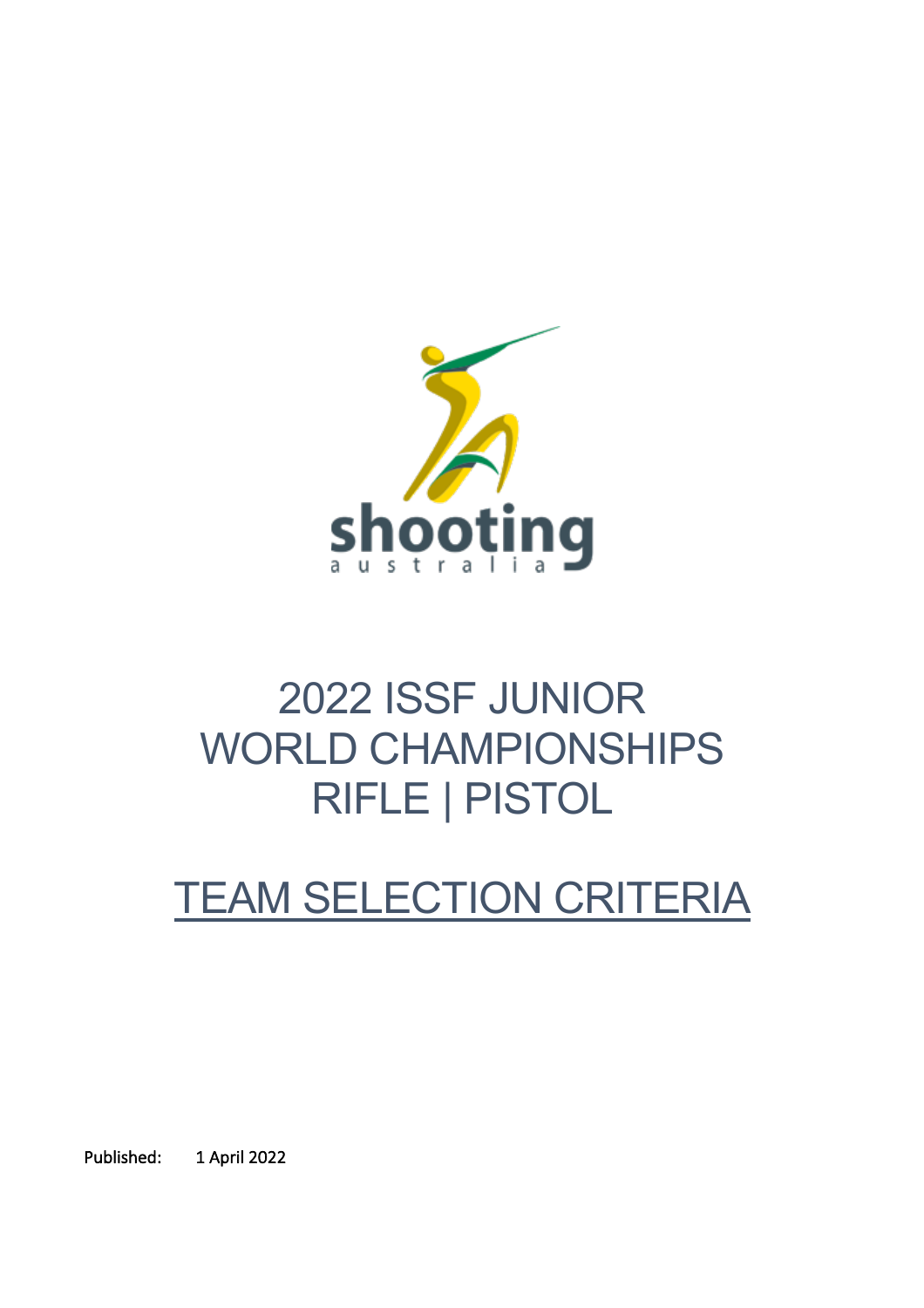

#### 1. BACKGROUND

- a) The International Shooting Sport Federation (ISSF) Junior World Championships (JWCH) are conducted according to ISSF rules.
- b) ISSF is conducting the JWCH for rifle and pistol athletes in 2022. The details for the event are as follows:

| Year | Date                                        | <b>Disciplines</b> | Location   |
|------|---------------------------------------------|--------------------|------------|
| 2022 | $12^{\text{th}}$ OCT - 25 <sup>th</sup> OCT | Rifle and Pistol   | Cairo, EGY |

- c) Shooting Australia (SA) may select athletes (see clause 5) to the team (Team) to participate in the JWCH. SA is under no obligation to select any, or the maximum number of, athletes for any event at the JWCH.
- d) This Selection Criteria (Selection Criteria) details the process established by SA for the selection of athletes to the Team to represent Australia at the 2022 JWCH.

### 2. OBJECTIVES

- a) SA's objectives when considering selections to the Team are to:
	- (i) Maximise the number of medals that SA can win in benchmark events including (but not limited to) the 2024 Olympic Games and ISSF World and Continental Championships; and/or
	- (ii) Use this and other ISSF events to provide elite and pre-elite athletes with exposure to high-quality international competition that will help to accelerate their development for 2024 and beyond.
- b) For the avoidance of doubt, the objectives in clause 2(a) simply provide context to and for these Selection Criteria and in no way impact on the selection of the Team by the SA Selection Panel (Selection Panel) or the exercise of discretion (if any) by the Selection Panel.

#### 3. SELECTION PANEL

- a) The Selection Panel shall comprise the SA National Coach (discipline specific), the relevant SA Member Organisation's High-Performance Committee Representative and the SA High Performance Director.
- b) The Selection Panel will select the Team subject to, and in accordance with, the terms of this Selection Criteria.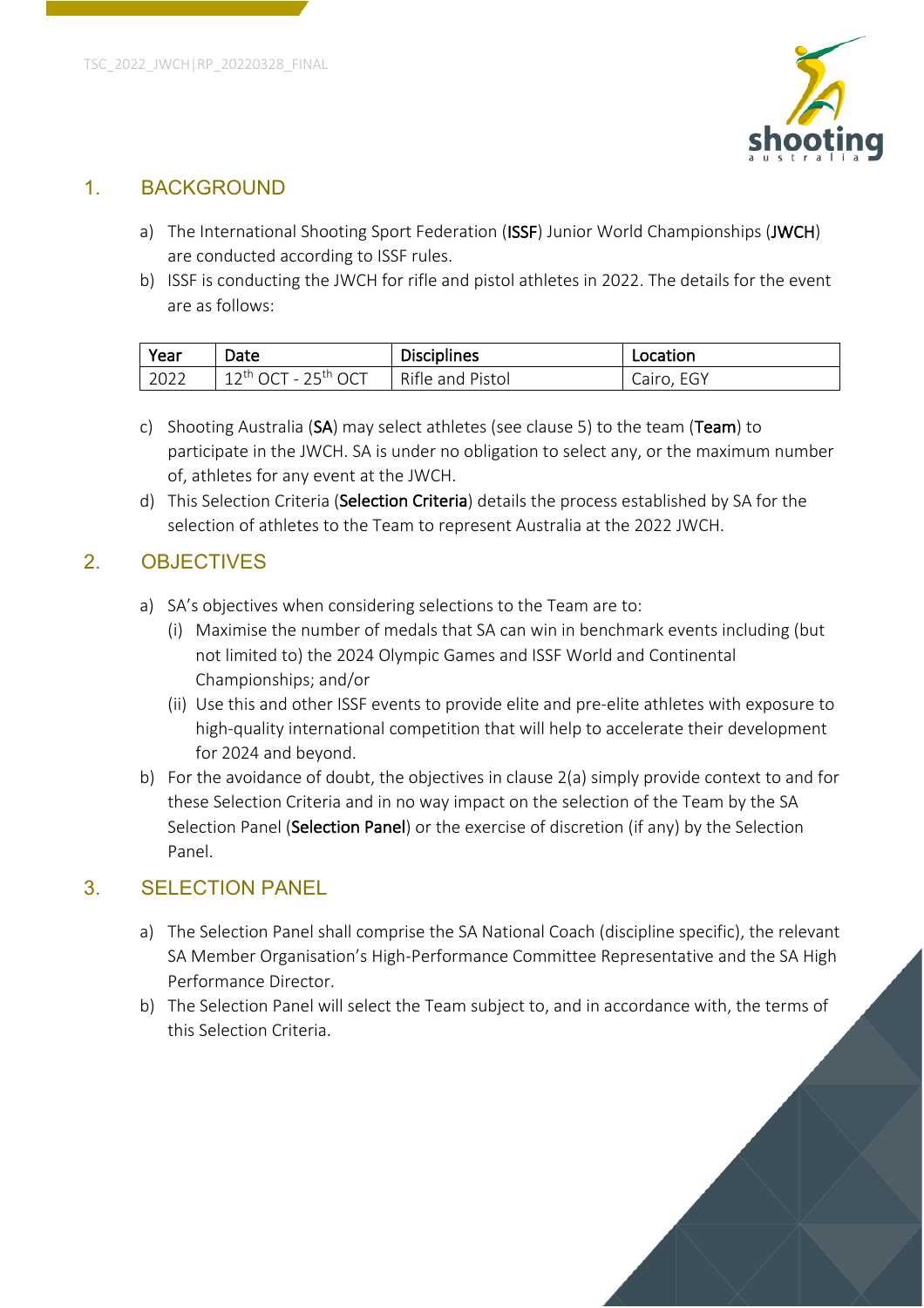

#### 4. EVENTS

a) The Selection Panel may select athletes to the Team for the following events at the 2022 JWCH:

| <b>JUNIOR MEN'S EVENTS</b>   | <b>JUNIOR WOMEN'S E</b>     |
|------------------------------|-----------------------------|
| <b>50M RIFLE 3 POSITIONS</b> | <b>50M RIFLE 3 POSTIONS</b> |
| <b>50M RIFLE PRONE</b>       | <b>50M RIFLE PRONE</b>      |
| 10M AIR RIFLE                | 10M AIR RIFLE               |
| <b>25M RAPID FIRE PISTOL</b> | 25M PISTOL                  |
| 10M AIR PISTOL               | <b>10M AIR PISTOL</b>       |
|                              |                             |

| <b>JUNIOR MEN'S EVENTS</b> | <b>JUNIOR WOMEN'S EVENTS</b> |
|----------------------------|------------------------------|
| <b>I RIFLE 3 POSITIONS</b> | <b>50M RIFLE 3 POSTIONS</b>  |
| I RIFLE PRONE              | <b>50M RIFLE PRONE</b>       |
| I AIR RIFI F               | 10M AIR RIFLE                |
| I RAPID FIRE PISTOL        | <b>25M PISTOL</b>            |
| I AIR PISTOL               | <b>10M AIR PISTOL</b>        |
|                            |                              |

- b) If there are any non-Olympic events on the program at the JWCH, the Selection Panel, at its absolute discretion, may select athletes to compete in such non-Olympic event in accordance with clause 9.
- c) If there are any Team or Mixed Team events at the JWCH, the Selection Panel, at its absolute discretion, may select athletes to compete in any such Team or Mixed Team event from amongst the Team selected for the JWCH in accordance with clause 9.

### 5. TEAM SIZE

- a) SA may select and enter a maximum of six (6) athletes in Individual events. Two (2) of those athletes must be under the age of eighteen (18) years on the day of the opening of the Championship concerned. A maximum of three (3) athletes of one nation (the three top-ranked after Qualification) may proceed to the Final.
- b) Neither this Selection Criteria, nor SA nor ISSF require SA to select any, or the maximum number of, athletes to the Team for the JWCH. For the avoidance of doubt, nothing in this Selection Criteria operates to require the Selection Panel to exercise any discretion to select any athletes to the Team or fill all available positions on the Team. Final Team members and composition of the Team are determined at the absolute discretion of the SA Selection Panel.

## 6. ATHLETE ELIGIBILITY

- a) In order to be eligible for consideration for selection to the Team for the JWCH an athlete must:
	- (i) Be a registered financial member of a SA Member Organisation;
	- (ii) Be eligible to compete for Australia in shooting events in future Olympic Games, World and Continental Championships;
	- (iii) Meet this Selection Criteria and all eligibility requirements imposed by the ISSF;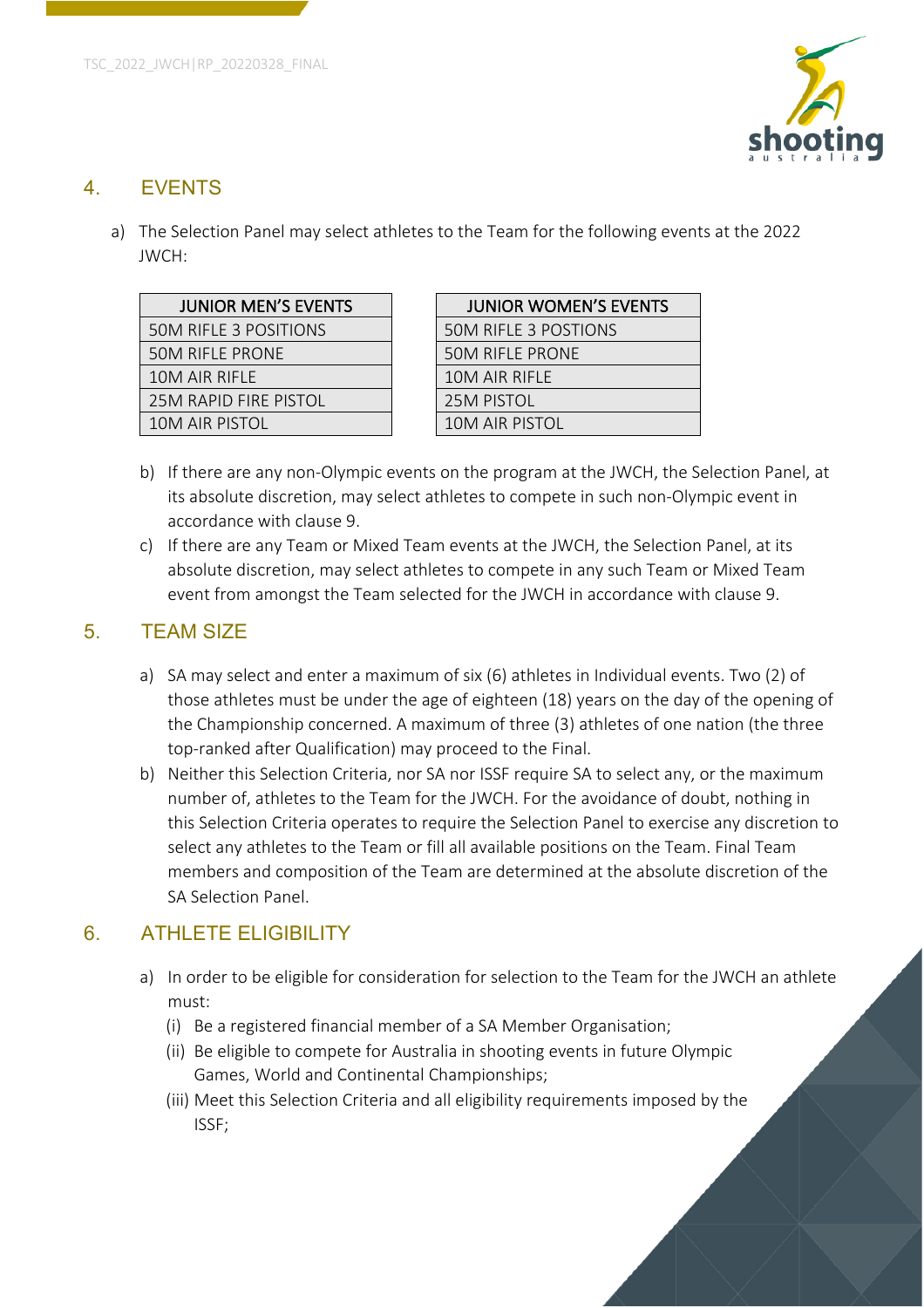

- (iv) Have achieved an Average Performance Score (APS) that meets or exceeds the Minimum Performance Standard for the relevant event in accordance with clause 7; and
- (v) Sign and abide by the SA Athlete Agreement as per clause 12.

#### 7. MINIMUM PERFORMANCE STANDARDS

- a) To be eligible for consideration for selection to the Team athletes must have achieved an APS that meets or exceeds the Minimum Performance Standard for the relevant event as detailed in clause 7(c).
- b) The APS is determined by SA based on the average of each athlete's top three (3) qualification scores in SA-endorsed events conducted within the Performance Window (Performance Window). SA-endorsed events are events that appear on the SA Calendar with the label "SA Endorsed". The SA Calendar can be found on the SA website at Shooting Australia Events. The Performance Window for the 2022 JWCH shall be from 1 January 2021 until the conclusion of the last 2022 JWCH Selection Event.
- c) The Minimum Performance Standard (MPS) for each event is as follows:

| <b>JUNIOR MEN'S EVENTS</b>   | <b>MPS</b> |
|------------------------------|------------|
| <b>50M RIFLE 3 POSITIONS</b> | 574        |
| <b>50M RIFLE PRONE</b>       | 614        |
| 10M AIR RIFLF                | 618        |
| <b>25M RAPID FIRE PISTOL</b> | 570        |
| 10M AIR PISTOL               | 569        |

| <b>JUNIOR MEN'S EVENTS</b>   | <b>MPS</b> | <b>JUNIOR WOMEN'S EVENTS</b> | <b>MPS</b> |
|------------------------------|------------|------------------------------|------------|
| 50M RIFLE 3 POSITIONS        | 574        | <b>50M RIFLE 3 POSITIONS</b> | 574        |
| <b>50M RIFLE PRONE</b>       | 614        | <b>50M RIFLE PRONE</b>       | 614        |
| 10M AIR RIFLE                | 618        | 10M AIR RIFLE                | 618        |
| <b>25M RAPID FIRE PISTOL</b> | 570        | <b>25M PISTOL</b>            | 572        |
| 10M AIR PISTOL               | 569        | 10M AIR PISTOL               | 564        |

#### 8. PROCESS FOR OBTAINING A JWCH SELECTION SCORE

- a) The process for obtaining a Selection Score for the 2022 JWCH (Selection Score) is as follows:
	- (i) Athletes will have an opportunity to participate in up to two (2) JWCH Selection Events (Selection Events) to accumulate points (Event Points) that contribute to their JWCH Selection Score. Specific dates and locations of Selection Events are as follows:

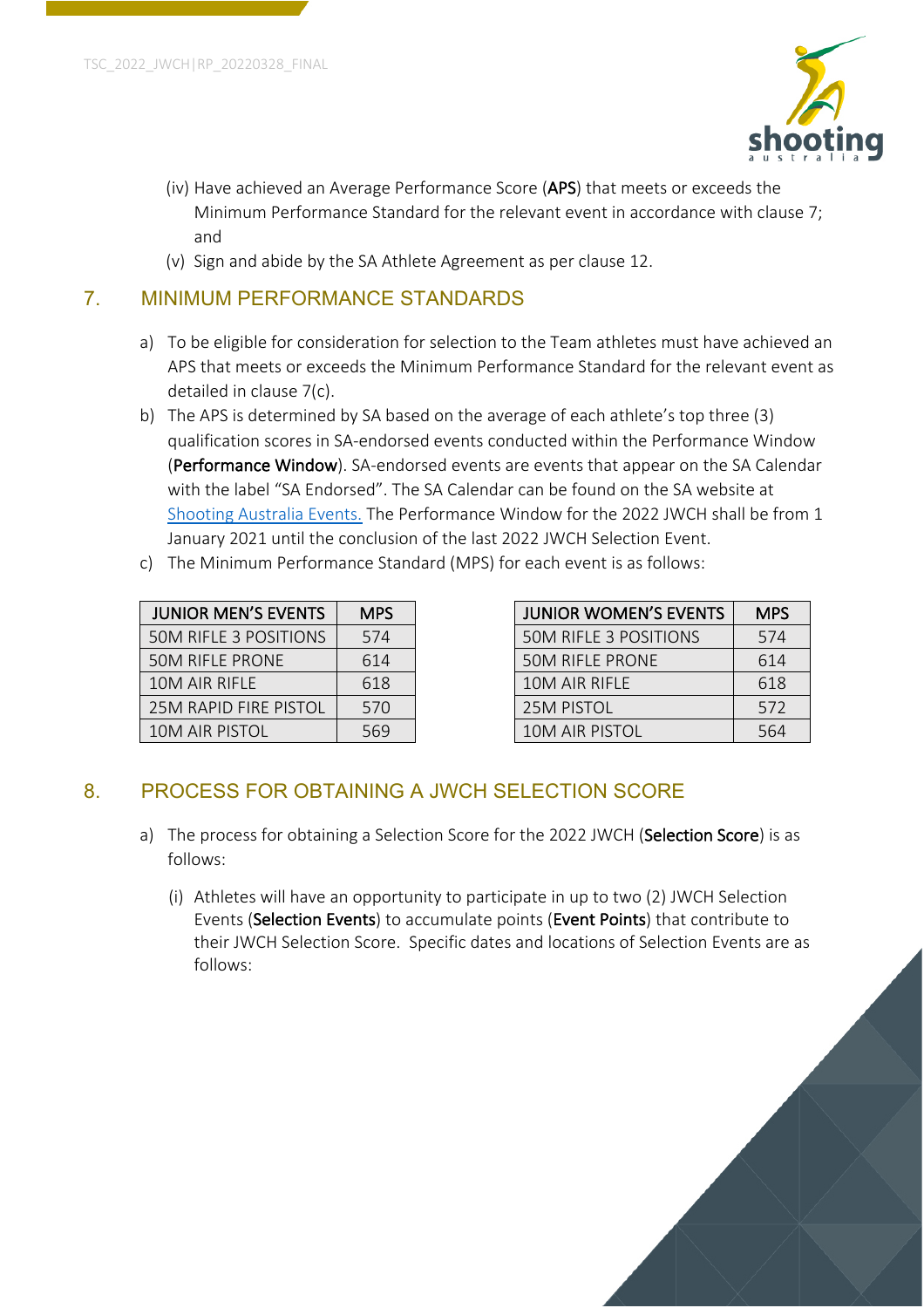

| <b>RIFLE SELECTION</b><br><b>EVENTS</b> | #1                                       | #2                     |
|-----------------------------------------|------------------------------------------|------------------------|
| <b>NAME</b>                             | <b>BISC Cup</b>                          | <b>TRA National</b>    |
|                                         |                                          | Championships          |
| <b>DATES</b>                            | $8^{\text{th}}$ - $11^{\text{th}}$ April | $13th$ - $19th$ April  |
|                                         | 2022                                     | 2022                   |
| <b>LOCATION</b>                         | <b>Brisbane</b>                          | <b>Brisbane</b>        |
|                                         | International                            | International          |
|                                         | <b>Shooting Centre</b>                   | <b>Shooting Centre</b> |
|                                         | (BISC), QLD                              | (BISC), QLD            |

| <b>PISTOL SELECTION</b> | #1                           | #2                     |
|-------------------------|------------------------------|------------------------|
| <b>EVENTS</b>           |                              |                        |
| <b>NAME</b>             | Pistol QLD Cup               | <b>BISC Cup 2</b>      |
| <b>DATES</b>            | $6^{th}$ - $8^{th}$ May 2022 | $17th - 19th$ June     |
| <b>LOCATION</b>         | <b>Brisbane</b>              | <b>Brisbane</b>        |
|                         | International                | International          |
|                         | <b>Shooting Centre</b>       | <b>Shooting Centre</b> |
|                         | (BISC), QLD                  | (BISC), QLD            |

- (ii) At each Selection Event, athletes will be awarded Event Points based on the combined total of their Qualifying Points (Qualifying Points) and Finishing Points (Finishing Points);
- (iii) Qualifying Points will be calculated and awarded in the following manner:
	- A. The Qualifying Points that each athlete is to receive for each Selection Event is equal to their qualifying score for that event. For example, an athlete competing in the 10M AR event who achieves a qualification score of 625.5 will be awarded 625.5 Qualifying Points.
- (iv) Finishing Points will be calculated and awarded in the following manner:
	- A. The Finishing Points that each athlete is to receive for each Selection Event is determined by the athlete's finishing position after the final. 1st place is awarded 4 points, 2nd place 3.5 points, 3rd place 3 points and so on until all athletes that have qualified for the final are awarded points, regardless of the number of starters in the final.
	- B. An athlete who does not qualify for the final will receive no Finishing Points.
- (v) Event Points will be calculated by combining the Qualifying Points and Finishing Points at each individual Selection Event. For example, an athlete that qualifies for the final with a score of 625.5 (625.5 Qualifying Points), and then wins the Silver Medal (3.5 Finishing Points), shall be awarded 629.0 Event Points for that Selection Event.
- (i) For the avoidance of doubt, the process for accumulating Event Points is the same for all JWCH Selection Events;
- (ii) At the end of the Selection Events, each athlete will obtain a Selection Score which is calculated based on the combined total of all their Event Points achieved in all the Selection Events. Accordingly, and for the avoidance of any doubt, where an athlete: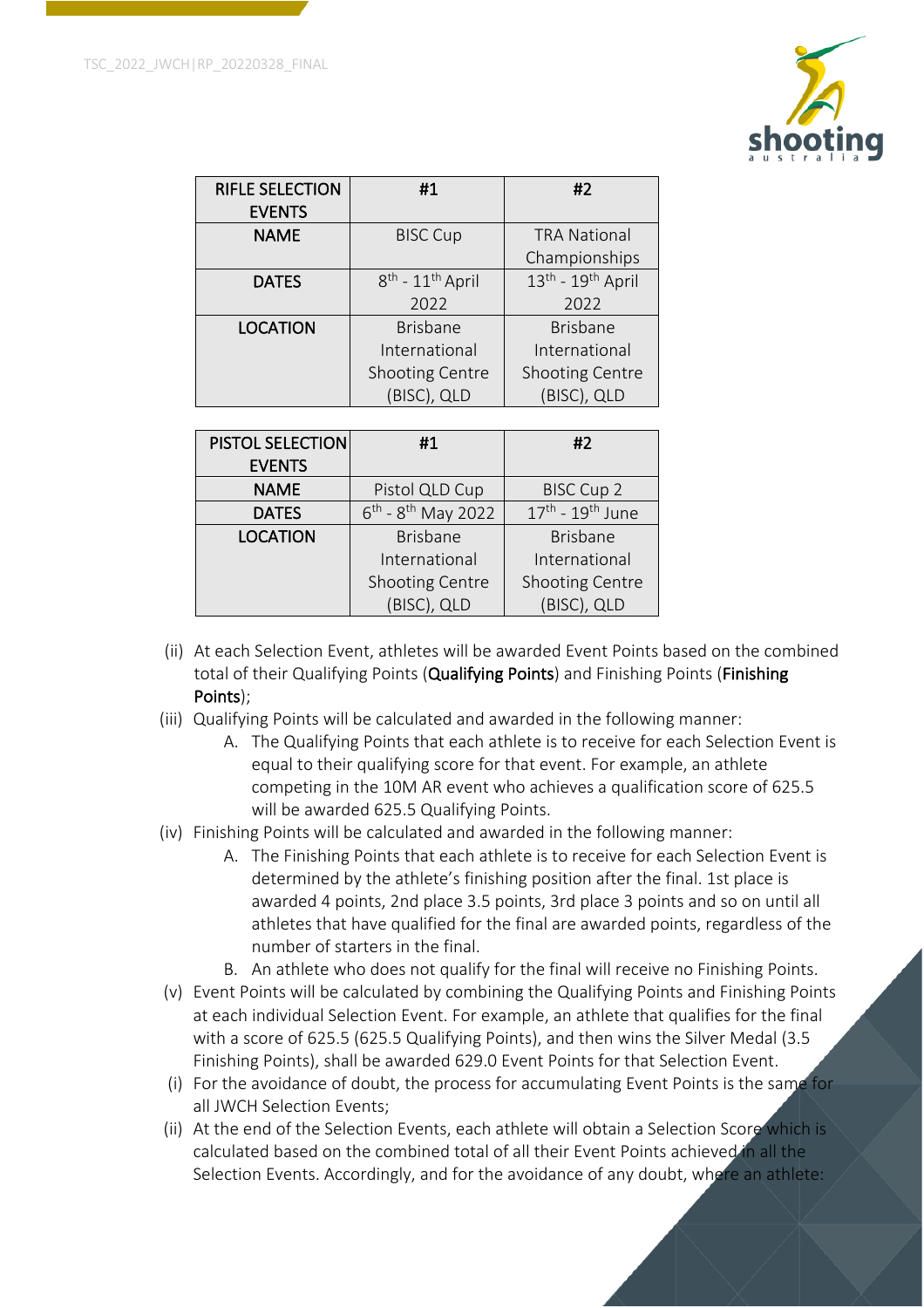

- A. Participates in two (2) Selection Events: their Selection Score is calculated based on the combined total of the Events Points achieved in both the Selection Events.
- B. Participates in one (1) Selection Event: their Selection Score is calculated based on the combined total of the Event Points achieved in the Selection Event they participated in; and
- (iii) At the end of the Selection Events, Selection Scores for all eligible athletes will then be ranked from highest to lowest.

## 9. SELECTION PROCESS FOR THE MEN'S AND WOMEN'S EVENTS

- a) Subject always to clauses 5, 6 and 7, the Selection Panel will select athletes to the Team according to the following process (Selection Process):
	- (i) Up to two (2) positions in each event will be allocated to athletes that have demonstrated medal winning performance in ISSF World Cup individual competitions within the Performance Window as follows:
		- a. The athlete with the highest number of ISSF World Cup medals from individual events shall be selected to the first position on the Team;
		- b. The athlete with the second highest number of ISSF World Cup medals in individual events shall be selected to the second position on the Team;
		- c. If two (2) or more athletes are tied based on medal winning performances in ISSF World Cup individual competitions during the Performance Window, positions on the Team will be selected at the absolute discretion of the Selection Panel;
		- d. If less than two (2) athletes have demonstrated medal winning performances at ISSF World Cup individual competitions during the Performance Window, all remaining positions on the Team will be determined in accordance with clause 9(a)(ii);
	- (ii) Subsequent to the application of 9(a)(i) above, athletes will be selected to the Team in order of their JWCH Selection Score ranking at the conclusion of the Selection Events. If two (2) or more athletes are tied based on their Selection Scores, the tie will be broken as outlined in clause 9(a)(iii)
	- (iii) In the event of a tie, the Selection Panel will consider the following criteria, in the order listed, until the tie is broken:
		- a. Total of qualification scores, from all Selection Events where the athletes participated head to head;
		- b. At the absolute discretion of the Selection Panel.
	- (iv) For the avoidance of doubt, only those athletes that remain tied after consideration of the first criterion (9(a)(iii)a. will be considered against the second criterion (9(a)(iii)b. to break the tie.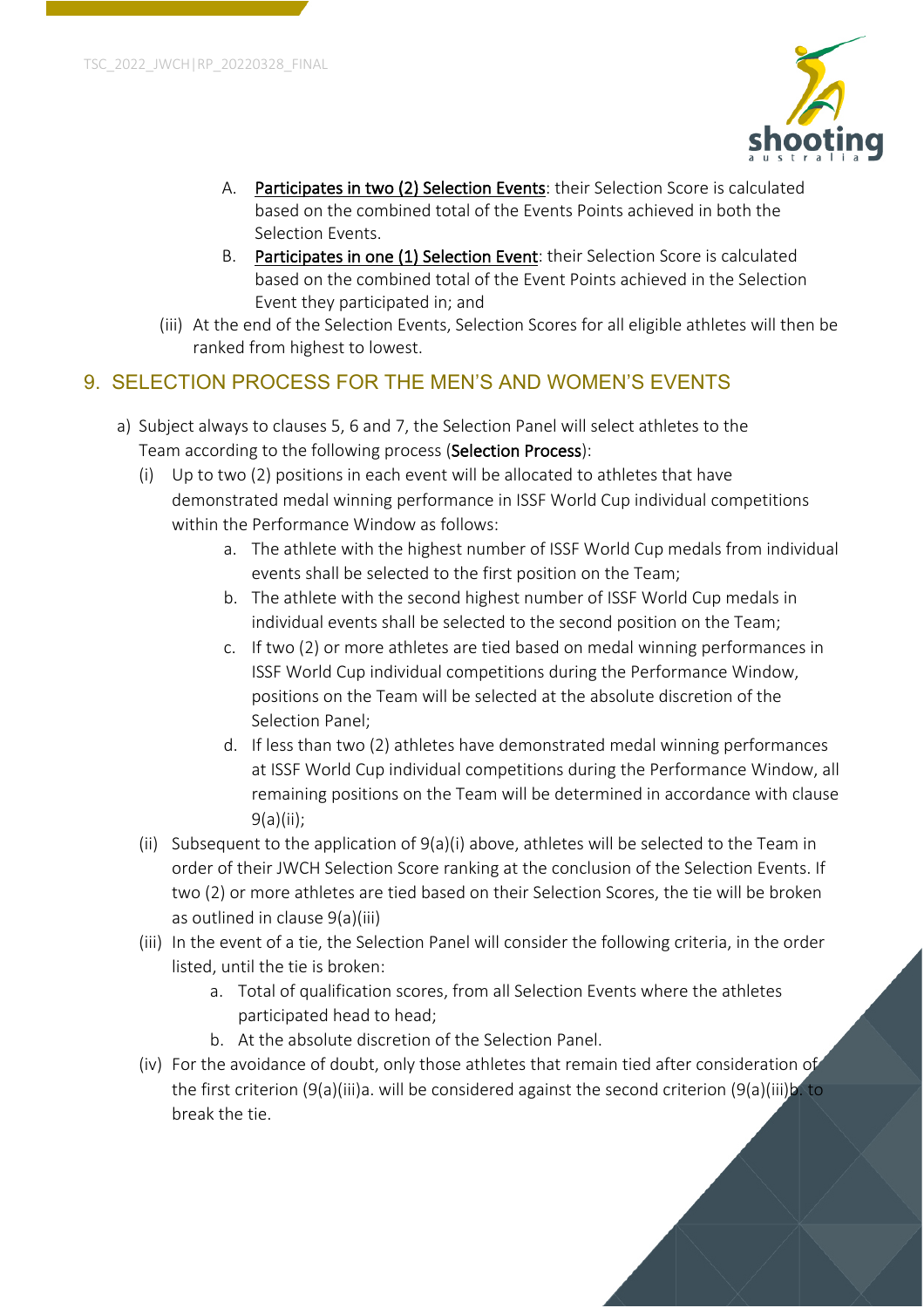

b) In the unlikely event that a minimum of two (2) JWCH Selection Events cannot be completed due to extenuating circumstances (Extenuating Circumstances), athletes will be selected to the Team by the SA Selection Panel at its absolute discretion.

#### 10. EXTENUATING CIRCUMSTANCES

- a) In determining whether an athlete has satisfied the criteria set out in clauses 7, 8 or 9, the SA Selection Panel at its absolute discretion may take in to account any Extenuating Circumstances which prevent an athlete from achieving the Selection Score which would otherwise be required to obtain selection to the Team. For the avoidance of doubt, the exercise of this discretion by the Selection Panel may result in a different athlete being selected to the Team.
- b) Without limitation, the SA Selection Panel may consider an athlete's non-attendance at a Selection Event to be an Extenuating Circumstance in its absolute discretion.
- c) In the event that an athlete determines that he or she is unable to attend a Selection Event, that athlete must notify the SA High Performance Director of his or her non-attendance in writing as soon as practicable. The High Performance Director may require an athlete to undergo a medical examination as a condition of the athlete's non-attendance at a Selection Event being treated as an Extenuating Circumstance by the SA Selection Panel.

#### 11. APPEALS PROCESS

a) Appeals will be conducted in accordance with, and governed by, the process detailed in the SA Appeals Process, a copy of which may be downloaded from the SA website: Shooting Australia Appeals Policy or obtained by request from the SA office.

#### 12. TEAM MEMBERSHIP

- a) Athletes selected to the Team must sign and return the SA Athlete Agreement within seven (7) days of notification. Team selection will be confirmed once SA has received a signed SA Athlete Agreement.
- b) By signing the SA Athlete Agreement, athletes agree to be bound by its terms and conditions and any other reasonable conditions as determined and published by SA from time to time.
- c) In all cases, continuing membership of the Team is dependent on the athlete demonstrating to the SA Selection Panel and relevant National Coach that they are maintaining a suitable training regime and where deemed necessary, attending such camps as determined by the SA National Coach.
- d) Athletes agree that the Selection Panel may remove an athlete from the Team where that athlete has not:
	- (i) completed, signed and returned to SA the Team Agreement as required by SA; or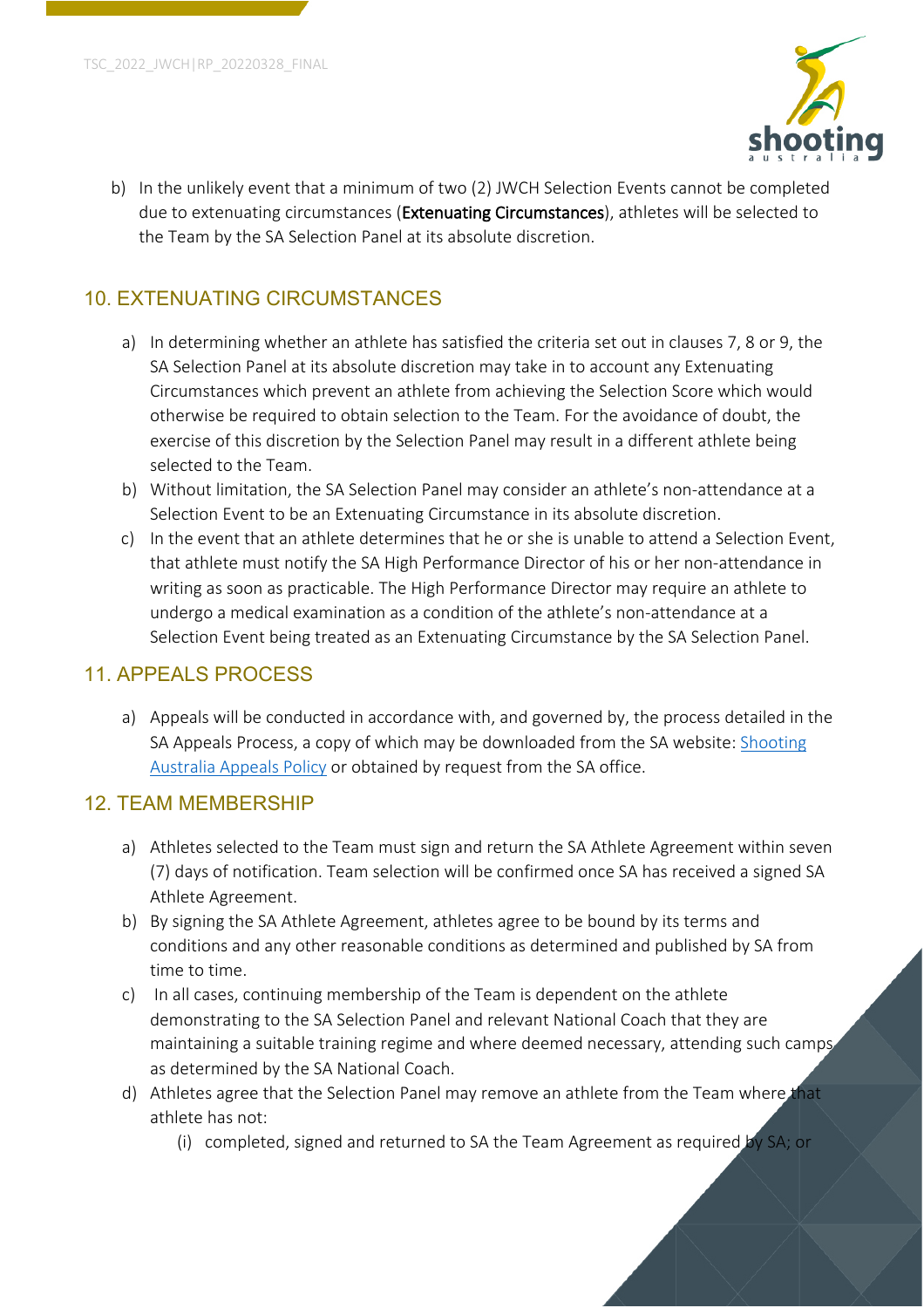

- (ii) met SA's requirements in relation to training and participation in training camps as required by SA.
- e) Any incident or act related to doping in breach of the relevant policies or any incident that could bring the sport into disrepute will result in the immediate withdrawal of the athlete(s) from the Team. In addition, these athletes may be subject to suspension pending an investigation and the outcome of any subsequent appeal. There is no right of appeal against a withdrawal under this clause 12(e).
- f) SA reserves the right to add or remove athletes from the Team for the 2022 JWCH where a need is clearly established. The SA High Performance Director must approve such changes. Examples of where this may be necessary are, but are not limited to:
	- (i) Injury or Illness;
	- (ii) Bereavement leave or personal matters;
	- (iii) Disciplinary action Breach of SA Athlete Agreement; or
	- (iv) Team harmony and balance.

#### 13. ANNOUNCEMENT

a) Unless otherwise determined by the Selection Panel the Team for the 2022 JWCH will be announced via the SA website www.shootingaustralia.org following the conclusion of all JWCH Selection Events.

#### 14. FUNDING AND LOGISTICS

- a) All entries, travel arrangements and payments to the local organising committee for the 2022 JWCH will be co-ordinated through and by SA. Subject to any funding provided by SA, athletes will be required to bear all costs of participation in the Team for the 2022 JWCH (Participation Costs). These will be advised to athletes and must be paid to SA in accordance with clause 14(d).
- b) Participation Costs may include, but are not limited to:
	- (i) Entry Fees;
	- (ii) Travel;
	- (iii) Accommodation;
	- (iv) Ammunition for competition and unofficial training (Shotgun);
	- (v) Unofficial training costs; and
	- (vi) Meal allowance through a daily per diem at a rate stipulated by SA.
- c) SA may choose to provide funding to athletes in the Team to offset Participation Costs, subject to the availability of funds and at the total discretion of the National Coach. SA will determine the level of funding provided to each athlete (if any) on a case-by-case basis. SA funding (if any) will be provided to athletes via a reduction of their Participation Costs payable to SA. SA is under no obligation to invest in athletes equally.
- d) All payments of the Participation Costs to SA by an athlete for the 2022 JWCH must be paid in full to SA at least 7 days prior to the athlete's departure for the 2022 JWCH.